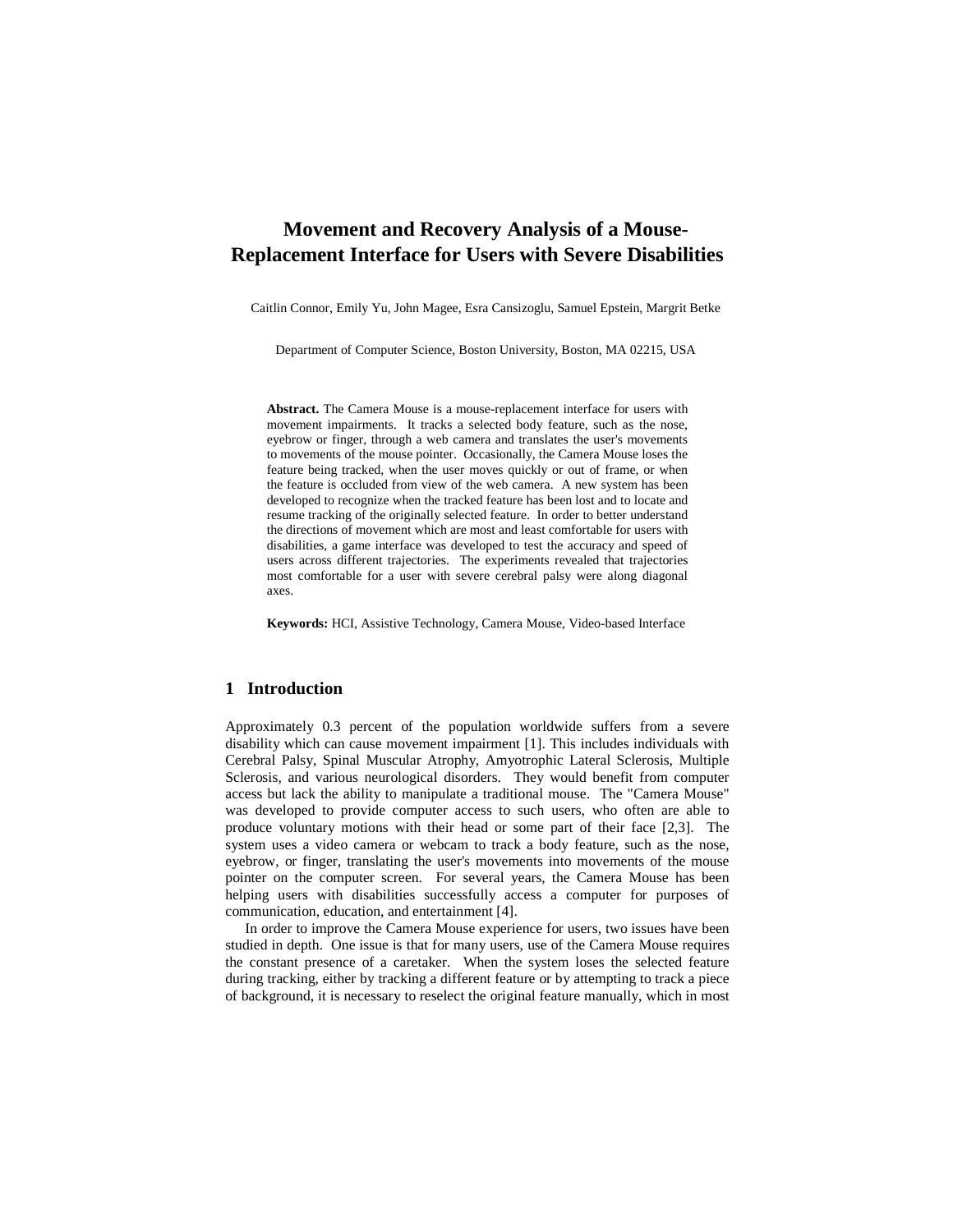cases requires the intervention of a caretaker. For users who can operate independently otherwise, this can be a frustrating experience, especially for users who exhibit spastic motions, since such motions can cause the loss of the tracked feature. In response to this first issue, a new Camera Mouse system has been developed which automatically recognizes the loss of a tracked feature and automatically reselects that feature, so that the user can operate independently throughout the duration of his or her computer session.

There are many software applications which work well with or are designed to work in conjunction with Camera Mouse [4]. They are designed with the needs of users with disabilities in mind. Generally, non-disabled users are able to move their heads comfortably in all directions when using the Camera Mouse to interact with a software application. However, it has been noticed over previous testing sessions for the Camera Mouse that many users with disabilities have difficulty moving their heads in certain directions. In response to this issue, the second part of this study aims to identify which trajectories are consistently more and less comfortable for the users with disabilities than others. Once the most comfortable trajectories have been determined, software applications can be created which require the most movement over the most comfortable axis.

Our work relates to efforts by the Computer Vision community to develop facial feature tracking systems [5]. Many existing systems require some manual initialization, and few are able to recover from loss of track, for example due to occlusion [5-8]. The approach that is most similar to our own uses a threshold for correlation to identify loss of feature [6].

### **2 Methodology**

The Camera Mouse software is an accessible and inexpensive mouse replacement interface, as it is available online for free download and works in conjunction with a standard USB webcam [3]. Upon starting the system, the interface displays the video feed and prompts the user to manually select a feature in the image frame to track. Once a feature has been selected, tracking of that feature begins, as shown in Figure 1 left. The Camera Mouse interface allows toggling between mouse pointer control via the tracked feature and via the standard mouse. The transition from tracked feature to standard mouse control can be initiated by pressing the "Num" key or simply by moving the standard mouse. Such a transition is necessary if the user wants to select a different feature to be tracked or if the tracker lost the initially selected feature.

The most common reasons that a feature being tracked is lost are that the user moves the feature out of the image frame, that an object moves in front of the feature, blocking it from view, or that the user makes a sudden movement so that the feature has moved far from where it was positioned in the previous frame. This last issue is of particular concern for users with disabilities because many exhibit spastic motions that can cause loss of the tracked feature. In all cases of loss, the Camera Mouse software will continue to track some part of the image, tracking either another feature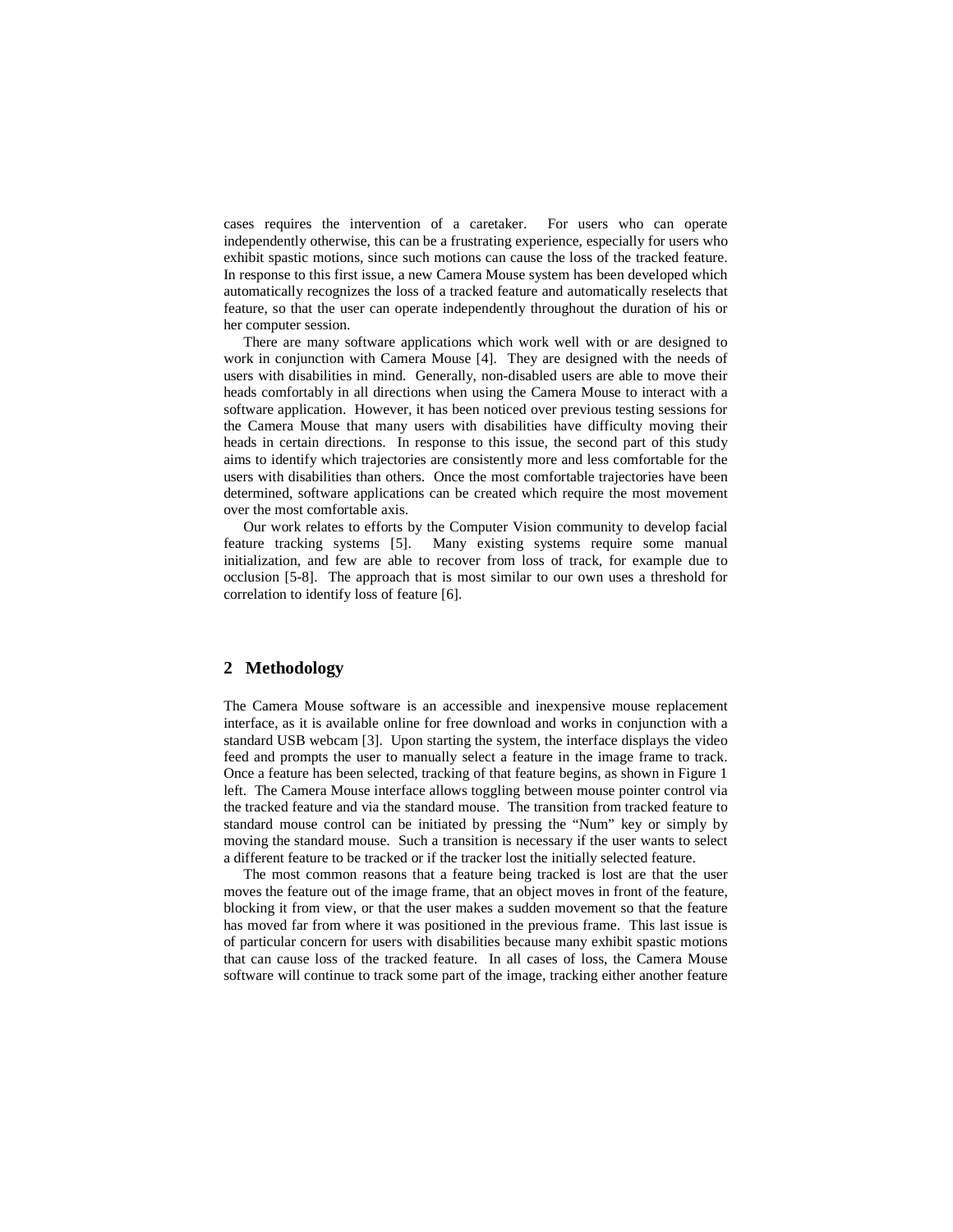on the user or a piece of the background and using the movement of that feature to direct the movement of the mouse pointer.



**Fig. 1.** The Camera Mouse interface which appears on the computer screen. Left: The interface during tracking. The green square appears over the feature being tracked. Right: The New Camera Mouse interface upon startup with oval graphic.

Our new system recovers a lost feature with a two-stage process. In the first stage, the system performs periodic checks on the tracked feature in order to recognize when the feature is lost. The second stage, the re-initialization stage, involves finding and reselecting the original feature to continue tracking it. An overview of the system is shown in Figure 2.



**Fig. 2.** Overview of new Camera Mouse system.

#### **2.1 Recognition of Breakdown of Interaction**

At the time the new Camera Mouse system starts, an oval graphic is inscribed on the currently viewed video feed, and the user is prompted to center his or her head in this shape before manually selecting the facial feature to track, as shown in Figure 1 right. Once the user does so, the coordinates of the pixel selected are stored for use in the re-initialization phase later. Once the feature has been selected manually, that feature is tracked.

The system prepares for the possibility of tracked feature loss by saving a template, a sub-image of *x* by *x* pixels around the point which is manually selected, at the time of selection. The system detects that the original feature has been lost, or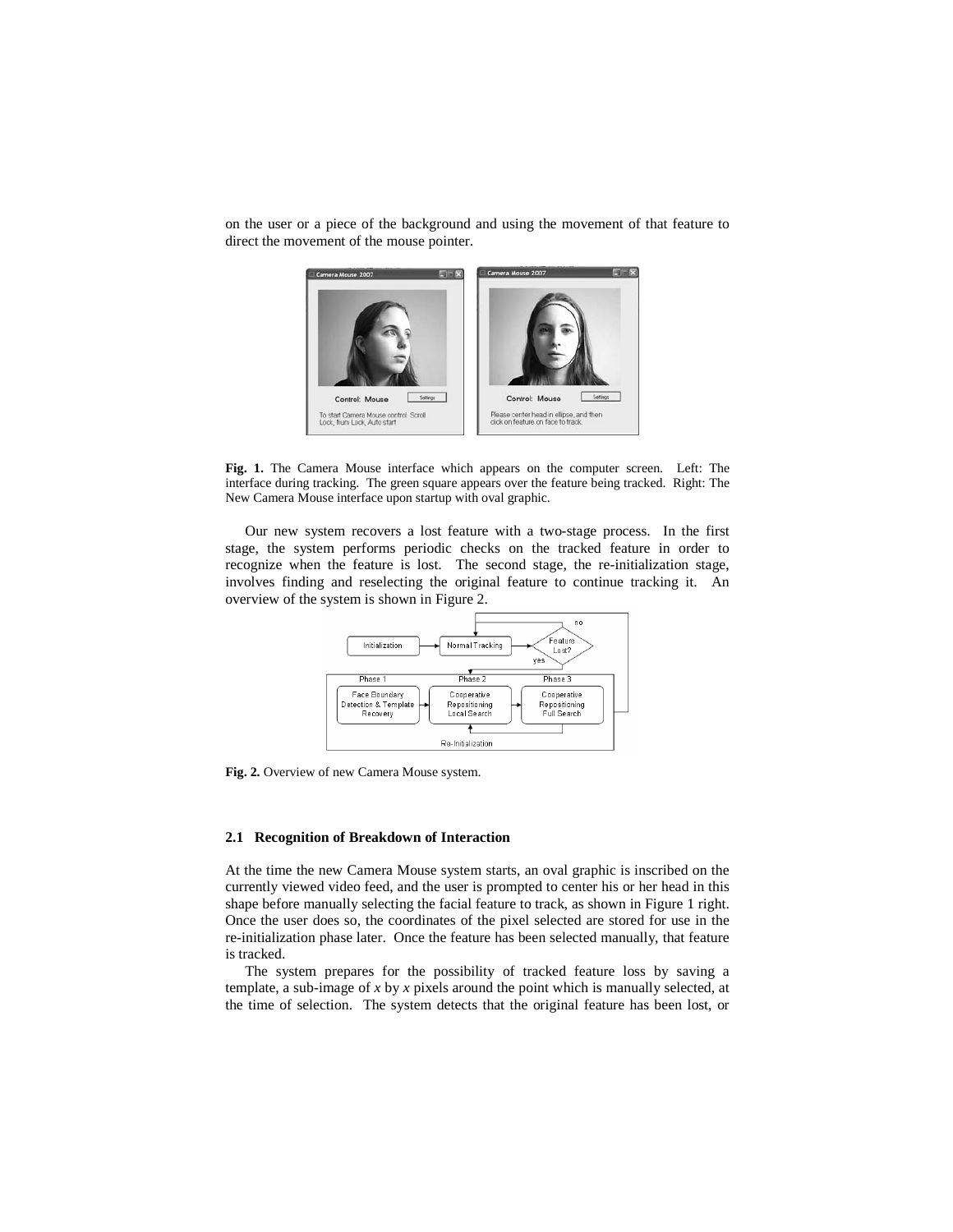that the feature being tracked is not the originally selected feature, by periodically comparing the area of *x* by *x* pixels around the point being tracked in the current frame to the previously stored template every *t* image frames. The template and current sub-image are compared by calculating the normalized correlation coefficient (ncc) between them, based on the brightness values of their corresponding pixels [9]. If the normalized correlation coefficient falls below a threshold  $r_n$ , then the feature being tracked and the originally selected feature are judged to be different, and the original feature is considered lost.

To account for the possibility that the system is tracking a piece of background with brightness patterns similar to that of the original feature, the new Camera Mouse system also compares color values. The idea behind this comparison is that skin and hair colors have relatively more red and less blue tones than do most background colors, so comparing the color values should distinguish between them. At the time of manual feature selection, when the template is saved, the averages of the red, green, and blue (RGB) color values of the pixels in the template are computed and normalized. The normalization is computed for the red component as follows

Normalized average red value =  $\sum$ (red values of each pixel) / [ $\sum$ (red values of each pixel) +  $\sum$ (green values of each pixel) +  $\sum$ (blue values of each pixel) ],

and for the green and blue components similarly.

At the time of the system's periodic comparisons between template and tracked feature, the normalized RGB values of the tracked feature area are calculated, and so is the difference between them and the stored, normalized RGB values. If this difference is greater than *d* for any color, then the feature being tracked and the originally selected feature are judged to be different, and the original feature is considered lost.

### **2.2 Re-initialization of Interaction**

When the originally selected feature is considered to be lost, tracking is terminated and the re-initialization phase begins. The phase consists of three sub-phases which each implement a different searching strategy. The first sub-phase finds the lost feature in most cases, and the third sub-phase is rarely necessary. To find the lost feature, the new Camera Mouse tries to isolate the facial region by computing areas with changes in brightness from one frame to the next. The idea behind this is that if the user moves his or her head, the greatest brightness changes occur to the right and left of the user's head. To detect the left and right sides of the face, the system compares the two most recent image frames, taking the difference in brightness values of the corresponding pixels between the images to create a difference image. Summing the differences in brightness for the pixels in vertical columns of the image that are *w* pixels wide, the system detects the two columns with the greatest total difference mark the boundaries of movement. The area between the two columns with greatest brightness difference delineates the region of the image where the face is positioned. If the feature became lost because of a sudden spastic movement of the user to the side, the face should be especially easy to find with this method.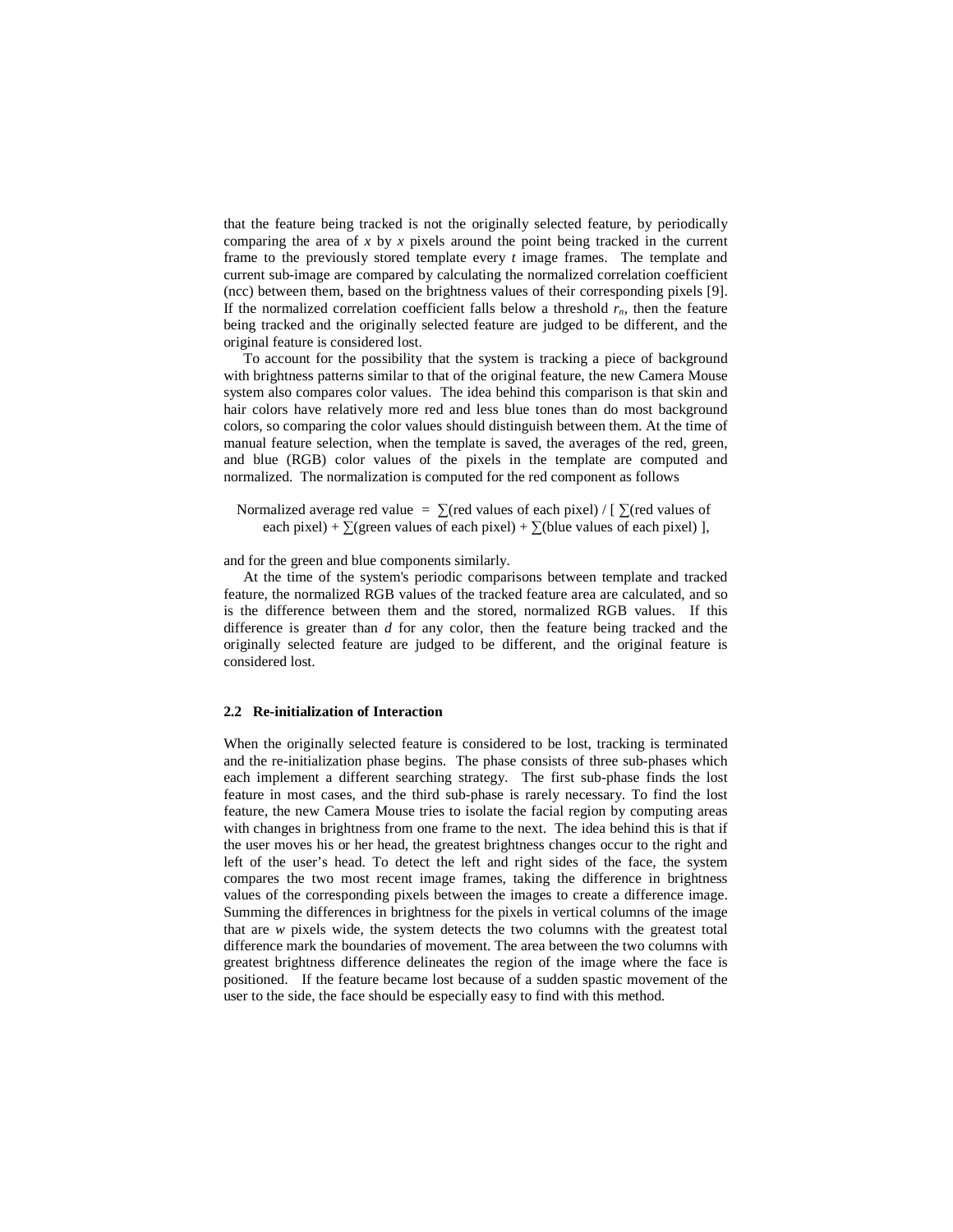Once the left and right boundaries of the face are established, the top and bottom boundaries are determined to be *y* pixels above and below the y-coordinate of the originally selected feature. The y-coordinates are determined in this way because a user's vertical range of motion with a facial feature is much more limited than his or her horizontal range of motion, so the feature is almost always within this vertical range. Once the vertical and horizontal boundaries of the face have been established, the bounded region is searched for the lost feature. The search is executed by calculating the normalized coefficient of the original feature template and the *x* by *x* pixel area that has its corner positioned every *s* pixels to the right and down from the upper left corner of the bounded region. Of these calculations, the ncc and location of the area with the maximum ncc are saved, and if the ncc is greater than the threshold  $r_n$ , the system considers the feature to be found and tracks that area.

If the ncc falls below the threshold  $r_n$ , the feature is still considered lost, and the second sub-phase of search is initiated, which requires user cooperation. The oval graphic reappears, and the user is prompted to center his or her head in the oval. This way, the feature should be in the same area of the image that it was at the time of initial selection. After a pause in which the user can reposition his or her face, a region, extending *u* pixels left, right, above and below the coordinates of original selection is searched for the feature in the way described above. The user is given 3 seconds by default to center his or her head in the oval, but the amount of time can be changed in the Camera Mouse settings.

If the feature is still not found, then the user may not be centering his or her head correctly, and, in the third and final sub-phase, the region bounded by the dimensions of the oval is searched. If at this point the feature is still not found, then the user did not position their face in the oval, and the prompt reappears. The user is given another three seconds the center his or her head, and the process repeats with the search described for the second sub-phase.

If at any point, there is a manual mouse click on the image, which could happen if the user wants to switch which feature is being tracked, tracking is terminated, the oval graphic and prompt reappear, and then the user can select the new feature. The coordinates of the new selection are saved over the coordinates of the previous selection.

#### **2.3 Movement Analysis**

In order to improve the Camera Mouse experience for users, we studied the directions of movement that are most and least comfortable for users with disabilities. We considered eight possible directions of movement: up, down, left, right and diagonally up/right, down/right, up/left, and down/left. We developed an interface to use in testing which features twelve targets spaced evenly around the edge of a square interface, as depicted in Figure 3 left. The user is prompted to select each target in turn. To make the testing an enjoyable experience, we reveal a humorous graphic on the target area to be selected (picture of face in Figure 3 right). The user selects a target by clicking on it anywhere in the target area, which in the Camera Mouse system is accomplished by dwelling over a small area for a pre-specified dwell time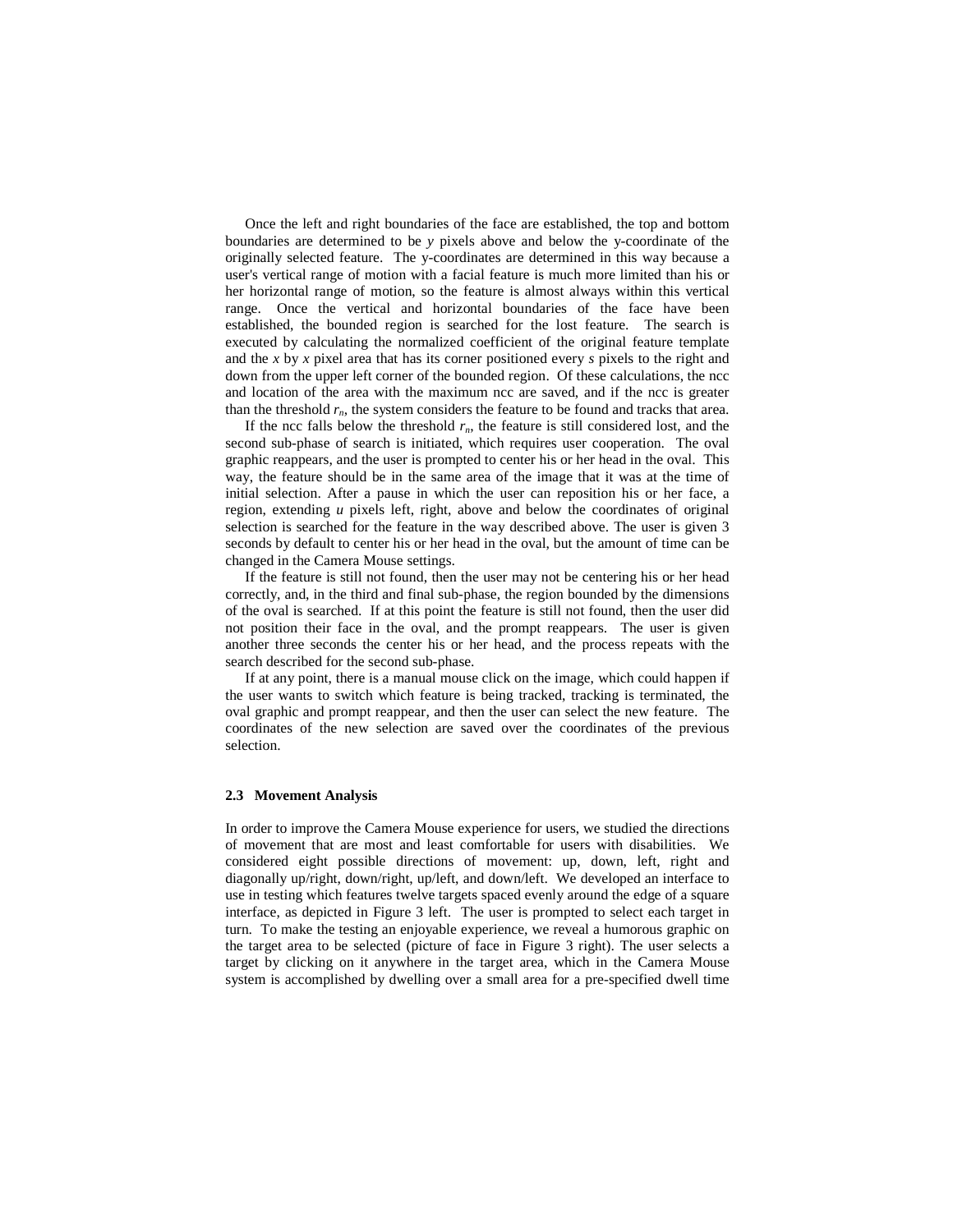(e.g., 0.5 s). The order in which targets are revealed is predetermined so that each of the eight directions of movements are followed by the user (Figure 3 right).

The ideal path that the user's movements should follow is considered the straightline path between the coordinates clicked on the previous target and the coordinates clicked on the current target. These ideal paths between targets correspond to the possible eight directions of movement. Over the duration of the test, the coordinates of the moving mouse pointer and the location of mouse clicks are recorded, so that the path taken by the mouse pointer can be analyzed in relation to the ideal path.

The ease of movement for each direction of movement, or for each path between targets, was measured in two ways by comparing the ideal path with the actual path taken. The first measure defines the actual path as the sum of lengths of the straight line paths between each of the successive recorded mouse locations along the path the user took. To compute the second measure of ease of movement, each point on the actual path for which a mouse coordinate was recorded is projected perpendicularly onto the ideal path (Figure 4) and the distance between the point on the actual path and the projected point on the ideal path. The second measure is then defined by the average of these distances.



**Fig. 3.** The movement analysis interface. Left: The interface upon starting the test. Right: The trajectories the user follows during the test.



**Fig. 4.** Second measure of ease of movement. Mean distance from the ideal path (straight line) is calculated by averaging the shortest distances (brown lines) between each point (black disk) on the actual path (dashed line) and the ideal path.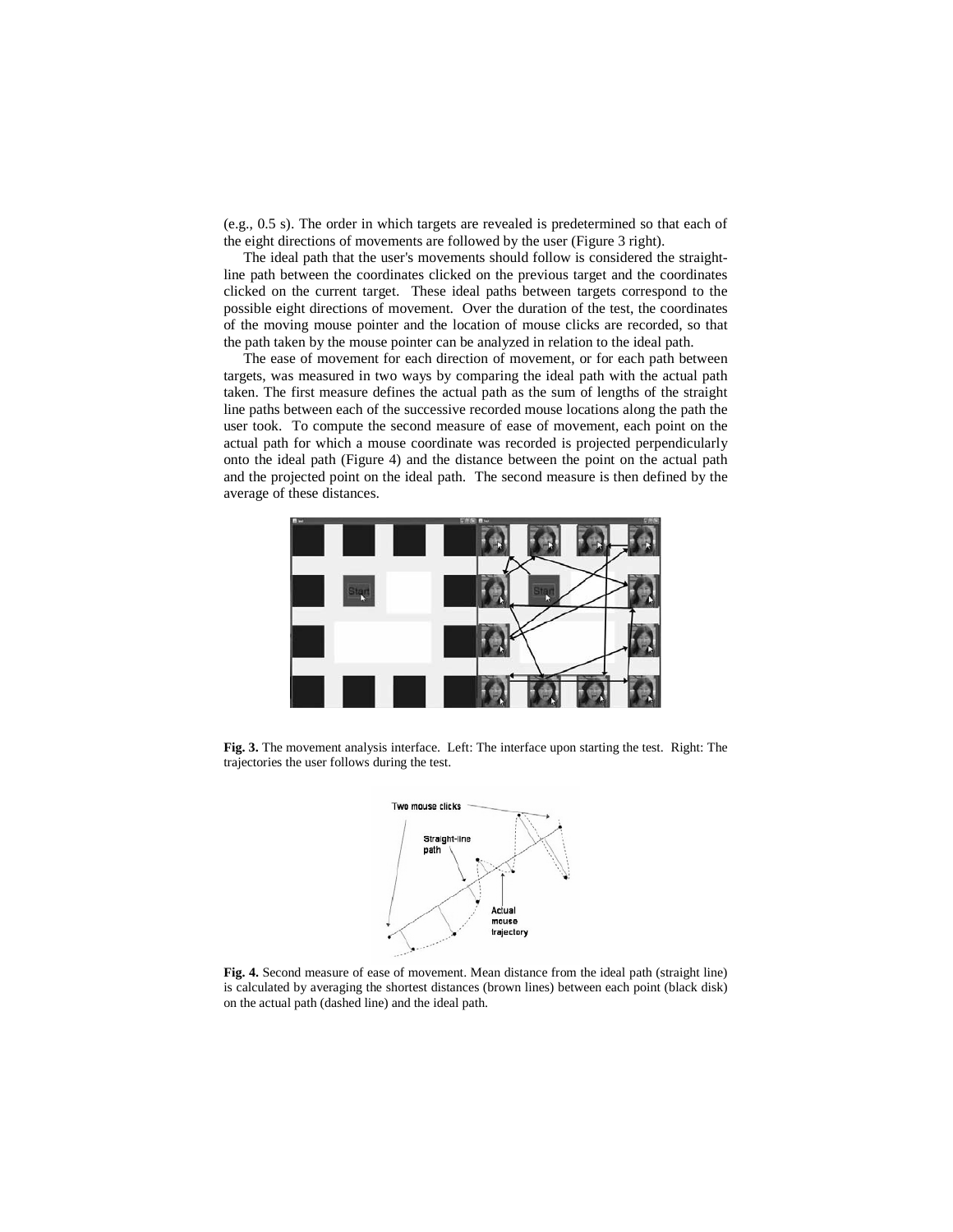# **3 Testing and Results**

### **3.1 Recognition of Breakdown of and Recovery from HCI**

The system was tested with thirteen users without disabilities and with two users with disabilities in separate testing sessions. One initially tested user was a spastic quadriplegic, non-speaking person in his mid-forties who suffers from cerebral palsy. The subject is a regular user of the Camera Mouse software. In a five-minute session in which the user played a game, Eagle Aliens, with the new Camera Mouse, the tracked feature was never lost, and the system never identified it as lost [3]. During this session, the user did not experience any spastic events which might have resulted in feature loss. We therefore designed the following experiment to simulate a common cause of feature loss.

After the system was initialized to track the tip of the user's nose, we repeatedly forced the system to track the wrong feature by waving a hand between the camera and the user, obstructing the camera's view of the feature. This user went through the obstruction and recovery trial 8 times. Out of the 8 trials, the correct feature was identified  $62.5\%$   $(5/8)$  of the time in sub-phase 1,  $25\%$   $(2/8)$  of the time in sub-phase 2, and 12.5% (1/8) of the time, the system selected a part of the eyebrow to track rather than the nose tip. However, within seconds, the system determined that the piece of eyebrow was not the correct feature and selected the nose tip in sub-phase 1.

We analyzed the reason that the system identifies a feature as lost. Each time the feature is identified as lost, the system records whether it was due to an ncc that was too low or due to RGB values that were too different. With this additional information, we conducted the same test involving deliberate feature occlusion. In tests consisting of 10 trials each with 13 users without disabilities, the correct feature was identified 76.1% (99/130) of the time in sub-phase 1, 20.8% (27/130) of the time in sub-phase 2, and 3.1% (4/130) of the time in sub-phase 3 (the feature was reselected correctly 100% of the time). The feature was identified as lost using the ncc 91.5% (119/130) of the time and because of color 8.5% (11/130) of the time.

The same test was conducted with a user with cerebral palsy, consisting of 44 trials. The correct feature was identified 65.9% (29/44) of the time in sub-phase 1, 13.6% (6/44) of the time in sub-phase 2, and 20.4% (9/44) of the time in sub-phase 3. Again, the feature was reselected correctly 100% of the time. The feature was identified as lost using the ncc 93.2% (41/44) of the time and because of color 6.8%  $(3/44)$  of the time.

#### **3.2 Movement Analysis**

The game interface described above was used to test six users, four with severe motion impairments due to cerebral palsy and two users without disabilities. Of the four subjects with disabilities, the test proved too cognitively challenging for three users, and thus no meaningful data could be retrieved from those testing sessions.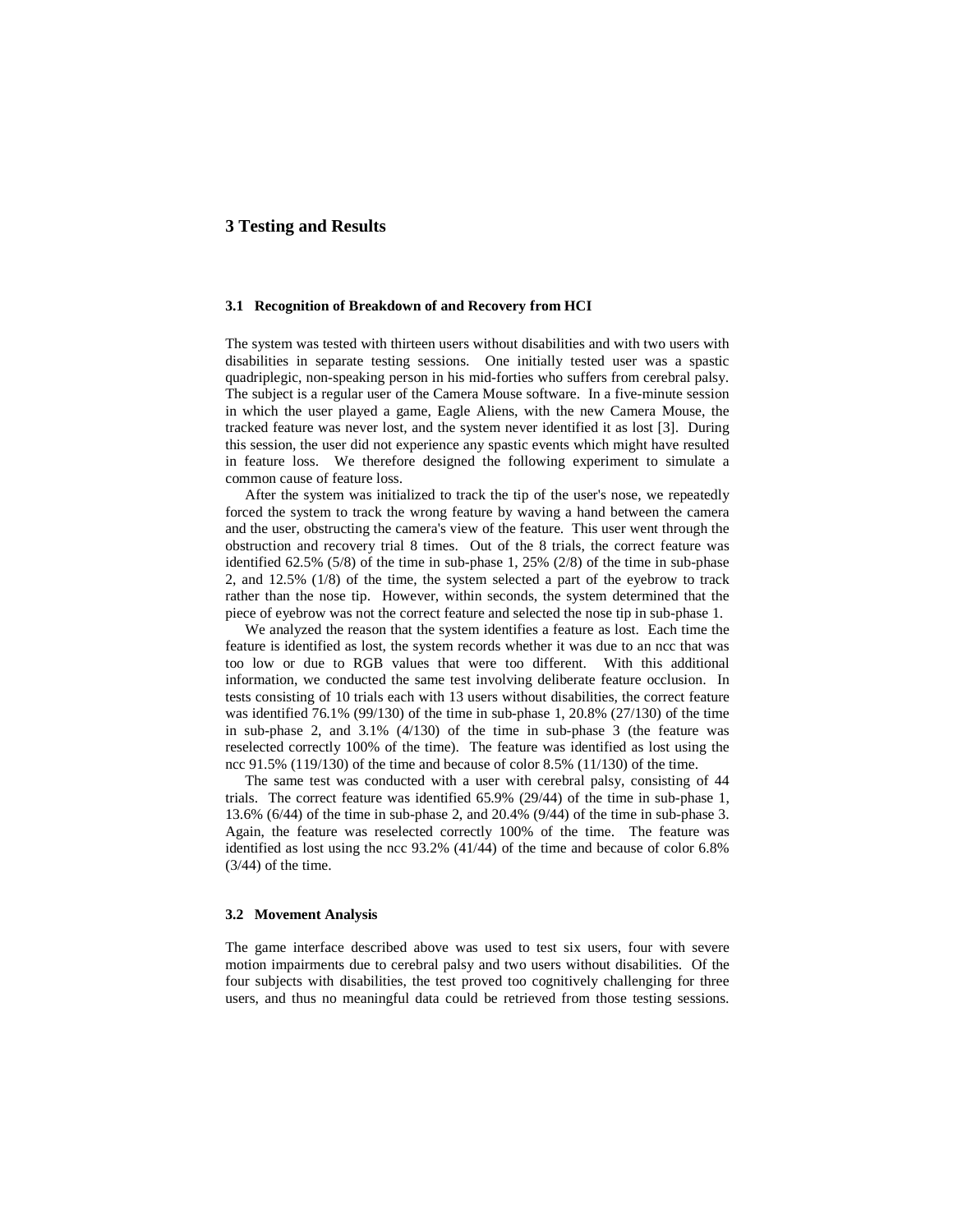The fourth subject, the same user who tested the new Camera Mouse system, ran two sessions successfully. The data from these two sessions and from the sessions run by the two subjects without disabilities were used in the analysis.

The ease of movement for each direction of movement, or for each path between targets, was determined by the two measures defined above. On average, for users without disabilities, the length difference between shortest possible and actual path was 1,352 screen pixels, whereas for the subject with cerebral palsy, the average was 21,859 pixels. The mean distance for users without motion impairments was 13 pixels, and for the user with motion impairments it was 101 pixels. Each subject tested played the game twice, so that each was forced to move along every trajectory several times. The data from the individual paths recorded were averaged for each trajectory.

Evaluating the movement patterns of subjects using these two measures, vertical and horizontal movements clearly proved the most difficult and least accurate directions of movement for the user with disabilities by having the greatest length differences between shortest possible path and actual path and having the greatest mean distance from the shortest path. The directions of movement which consistently proved the most natural and comfortable for the user with disabilities, those which had the least length differences between shortest possible path and actual path and having the least mean distance from the shortest path, were diagonal, particularly the up/right and down/left directions. On average, for users without disabilities, the mean distance from the ideal path was 8 screen pixels for horizontal and vertical trajectories and 18 pixels for diagonal trajectories, and the difference in path length from the ideal path was 1196 pixels for horizontal and vertical trajectories and 1503 pixels for diagonal trajectories.

In contrast, the user with disabilities was least comfortable with vertical and horizontal movements, and most comfortable with diagonal movements. On average, for the user with disabilities, the mean distance from the ideal path was 124 pixels for horizontal and vertical trajectories and 83 pixels for diagonal trajectories, and the difference in path length from the ideal path was 22,971 pixels for horizontal and vertical trajectories and 18,522 pixels for diagonal trajectories.

# **4 Discussion and Conclusions**

Testing the new Camera Mouse with users with and without disabilities proved successful. The most encouraging result is that the correct feature was identified 100% of the time, rarely with a few-second delay between loss and recovery. This shows that users who have severe motion impairments can in fact have an independent session of computer use. Testing showed that in most cases, the feature was identified as lost as a result of an ncc below threshold  $r_n$ , but the RGB color difference threshold *d* was still necessary for those cases where the system tracked a piece of background with a brightness pattern similar to the template.

The results also showed that, of the three sub-phases of search for the original feature, the feature was identified within in sub-phase 1 in most cases (about 75% of the time). The system very rarely needed to employ sub-phase 3 (about 3% of the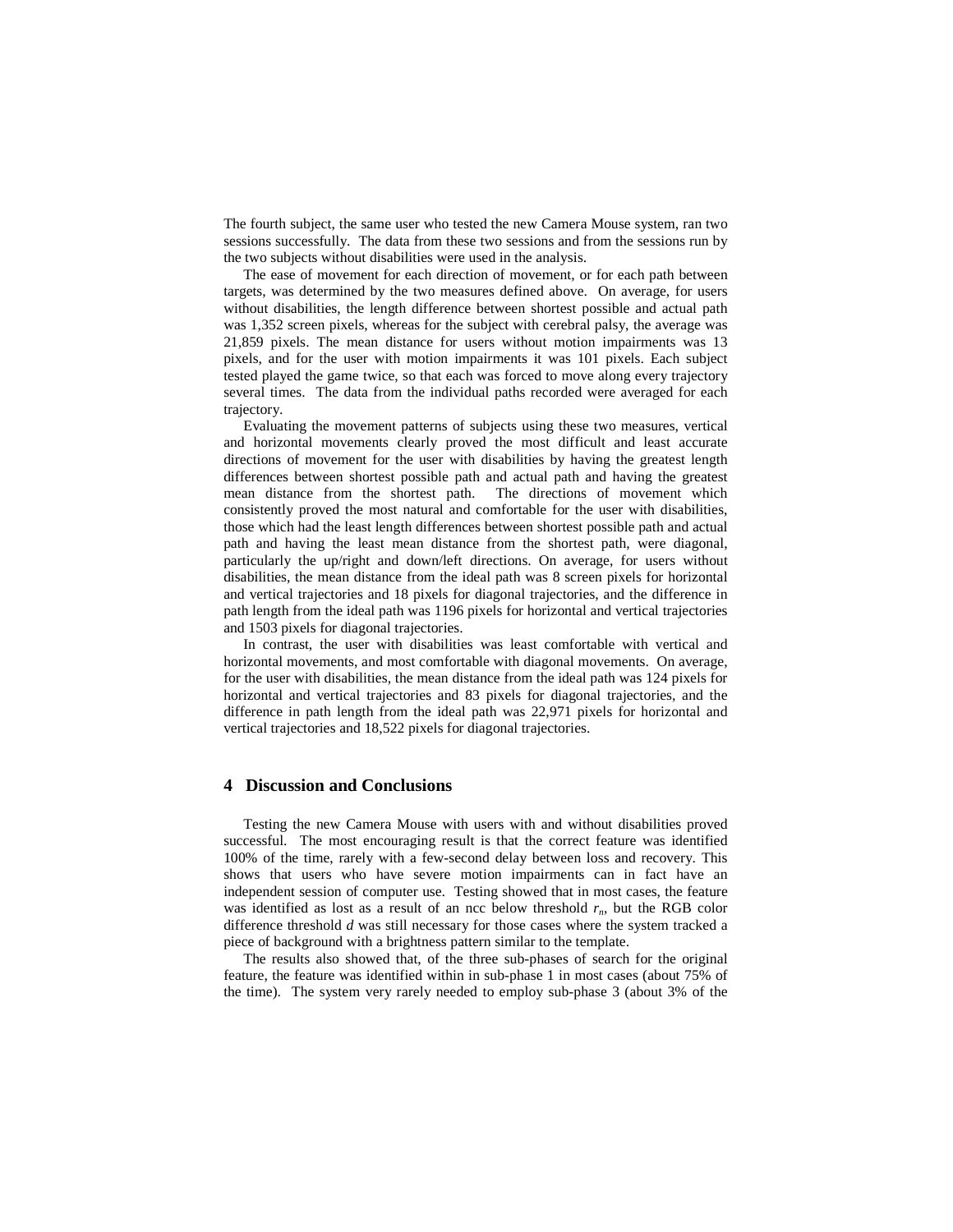time). Since the user would only have to participate in the cooperative repositioning in about 25% of the instances of loss, he or she would rarely experience any interruption in tracking.

Because the search in sub-phase 1 is based on the user's recent movements, the amount of activity that the user exhibits can alter the effectiveness of the search. For example, the second subject with disabilities that we tested had just taken medication which made him drowsy, so during the testing session, he exhibited minimal movement. As a result, the proportion of trials in which the search entered subphases 2 and 3 was much higher with him than with the first user or with the users without disabilities. For users who exhibit spastic movements, the opposite is likely to be true, since the system would be able to determine the facial boundaries with high accuracy if the user just made a sudden movement.

The Camera Mouse system accepts a range of cameras and image dimensions. The size of the template and tracked feature image (*x* by *x* pixels), the width *w* of the columns over which brightness is summed, as well as the distance *y* and length *u* which delineate the areas in which to search were optimized in relation to an image input size of 360 by 240 pixels. These dimensions were selected because they are the image dimensions of the web camera recommended on the Camera Mouse website. For example, with too small a value for *x*, the pattern becomes less distinct, and the system is less able to accurately distinguish between the tracked feature and similar patterns elsewhere in the image. But, with too large a value for *x*, the software operates too slowly. The ideal value for  $x$  we found was 21, so the sub-image represents 0.5% of the image. For the other variables, the optimal values were found to be 50 image frames for *t*, 10 pixels for *w*, 50 pixels for *y*, 5 pixels for *s*, and 30 pixels for *u*.

The threshold values were also optimized so that they did not identify a part of the image that was not the original feature as the original feature but which was low enough that it allowed for variation in lighting and angle of the feature as he user moves. The threshold for the ncc,  $r_n$ , is most accurate at 0.75, and the difference threshold for the normalized RGB values, *d* is best at 0.1.

The most significant obstacle we encountered was the speed of the system. The more comprehensive the search becomes, the slower it is. We therefore had to compromise in the depth of the search in order to make sure that the Camera Mouse interface operates in real time. As the average user's computer becomes faster, we will be able to release newer versions of the system with a more comprehensive search procedure.

In the future, we plan to try to improve the ease and independence with which Camera Mouse users access computers. One direction we will investigate is for the system to find the user's face and initialize a feature to track on startup, eliminating the need for manual selection.

Currently, most software, including most software compatible with the Camera Mouse, has menus, scroll bars, and other interactive features which require the user to move the mouse pointer in horizontal and vertical directions. This is in keeping with our result that these directions of movement are the most natural for users without disabilities. Since our research has shown, in contrast, that horizontal and vertical trajectories are not necessarily the most comfortable directions of movement for users with disabilities, future software designed to work in conjunction with a mouse